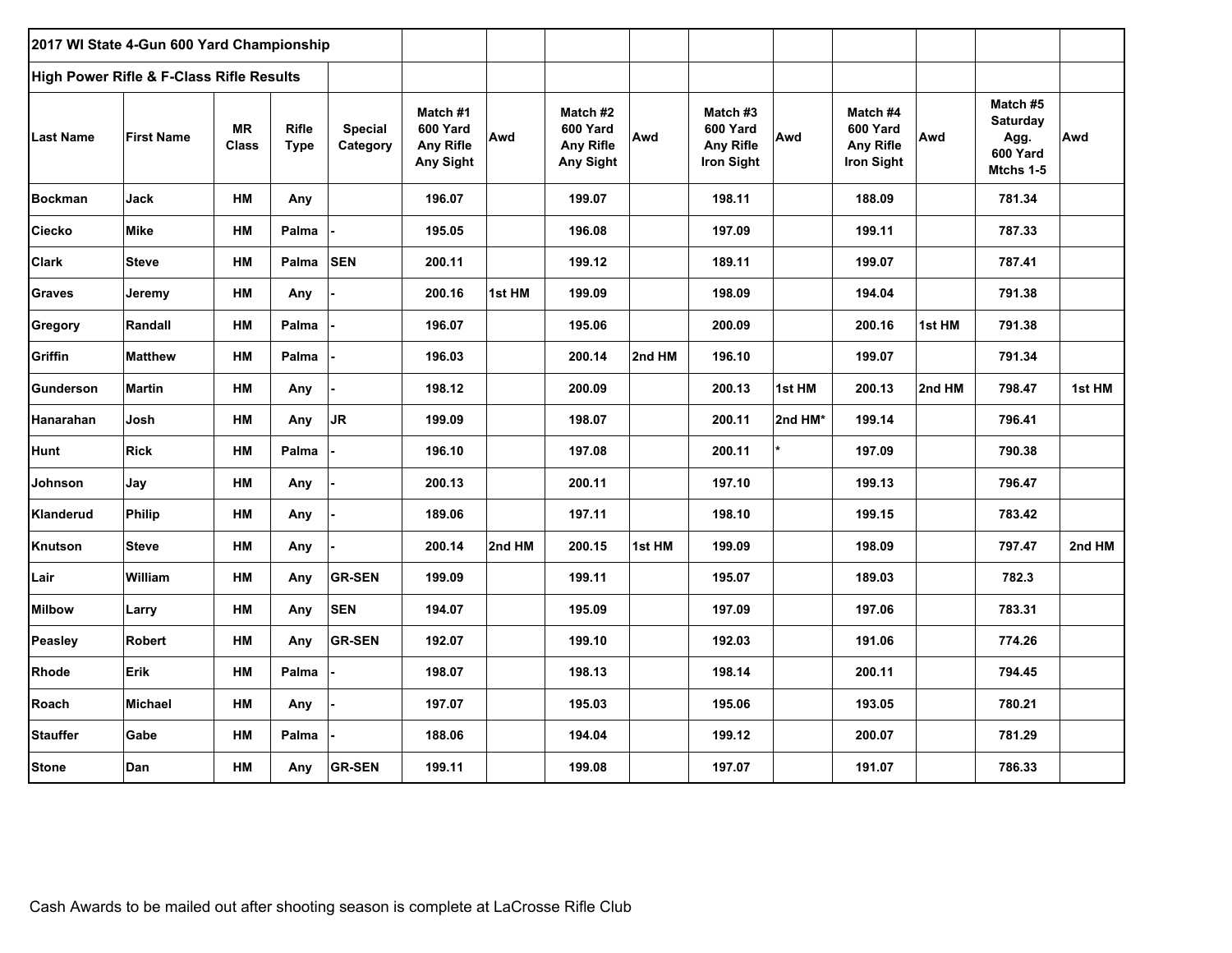|                  | 2017 WI State 4-Gun 600 Yard Championship           |                           |                             |                            |                                                       |                     |                                                |                     |                                                               |                     |                                                        |                     |                                                              |                     |
|------------------|-----------------------------------------------------|---------------------------|-----------------------------|----------------------------|-------------------------------------------------------|---------------------|------------------------------------------------|---------------------|---------------------------------------------------------------|---------------------|--------------------------------------------------------|---------------------|--------------------------------------------------------------|---------------------|
|                  | <b>High Power Rifle &amp; F-Class Rifle Results</b> |                           |                             |                            |                                                       |                     |                                                |                     |                                                               |                     |                                                        |                     |                                                              |                     |
| <b>Last Name</b> | <b>First Name</b>                                   | <b>MR</b><br><b>Class</b> | <b>Rifle</b><br><b>Type</b> | <b>Special</b><br>Category | Match #1<br>600 Yard<br><b>Any Rifle</b><br>Any Sight | Awd                 | Match #2<br>600 Yard<br>Any Rifle<br>Any Sight | Awd                 | Match #3<br>600 Yard<br><b>Any Rifle</b><br><b>Iron Sight</b> | Awd                 | Match #4<br>600 Yard<br>Any Rifle<br><b>Iron Sight</b> | Awd                 | Match #5<br><b>Saturday</b><br>Agg.<br>600 Yard<br>Mtchs 1-5 | Awd                 |
| <b>Churchill</b> | <b>Bob</b>                                          | MA                        | Palma                       | <b>GR-SEN</b>              | 193.08                                                |                     | 195.09                                         |                     | 196.07                                                        | 1st MA              | 197.05                                                 | 1st MA              | 781.29                                                       | 1st MA              |
| <b>Rawlings</b>  | <b>Bruce</b>                                        | МA                        | Any                         |                            | 198.08                                                | 1st MA              | 195.08                                         |                     | 194.08                                                        |                     | 184.02                                                 |                     | 771.26                                                       |                     |
| Roubal           | <b>Chuck</b>                                        | MA                        | Any                         | <b>GR-SEN</b>              | 189.03                                                |                     | 192.09                                         |                     | 188.06                                                        |                     | 193.07                                                 |                     | 762.25                                                       |                     |
| <b>Simonsen</b>  | David                                               | MA                        | Any                         | <b>SEN</b>                 | 193.04                                                |                     | 197.12                                         | 1st MA              | 193.07                                                        |                     | 193.05                                                 |                     | 776.28                                                       |                     |
| <b>Cross</b>     | Paul                                                | EX                        | Palma                       |                            | 198.05                                                | 1st EX              | 194.07                                         |                     | 194.06                                                        |                     | 194.05                                                 |                     | 780.23                                                       |                     |
| <b>Evica</b>     | <b>Frank</b>                                        | EX                        | Palma                       | <b>SEN</b>                 | 194.03                                                |                     | 192.05                                         |                     | 193.06                                                        |                     | 188.04                                                 |                     | 767.18                                                       |                     |
| Reindl           | Doug                                                | <b>EX</b>                 | Any                         |                            | 195.05                                                |                     | 197.06                                         | 1st EX              | 193.06                                                        |                     | 197.07                                                 | 1st EX              | 782.24                                                       | 1st EX              |
| <b>Schara</b>    | Ray                                                 | EX                        | Any                         | <b>GR-SEN</b>              | 190.01                                                |                     | 180.03                                         |                     | 185.02                                                        |                     | 193.03                                                 |                     | 748.09                                                       |                     |
| Westling         | Brady P.                                            | EX                        | <b>SRV</b>                  |                            | 190.06                                                |                     | 195.08                                         |                     | 195.07                                                        | 1st EX              | 195.05                                                 |                     | 775.26                                                       | 1st Srv.            |
| <b>Evica</b>     | <b>Mitchell</b>                                     | SS                        | <b>SRV</b>                  | JR.                        | 172.01                                                |                     | 180.02                                         |                     | 177.02                                                        |                     | 190.02                                                 |                     | 719.07                                                       |                     |
| Waino            | <b>Mikko</b>                                        | SS                        | <b>SRV</b>                  |                            | 192.06                                                |                     | 187.02                                         |                     | 180.01                                                        |                     | 174.02                                                 |                     | 733.11                                                       |                     |
| Lumberg          | Jon                                                 | <b>MK</b>                 | Palma                       |                            | 191.04                                                |                     | 192.04                                         | 1st<br><b>SS/MK</b> | 189.03                                                        | 1st<br><b>SS/MK</b> | 192.07                                                 | 1st<br><b>SS/MK</b> | 764.18                                                       | 1st<br><b>SS/MK</b> |
| Peterson         | <b>Chris</b>                                        | МK                        | <b>SRV</b>                  |                            | 193.07                                                | 1st<br><b>SS/MK</b> | 177.02                                         |                     | 180.03                                                        |                     | 162.00                                                 |                     | 712.12                                                       |                     |
| <b>Smith</b>     | <b>Matt</b>                                         | <b>MK</b>                 | <b>SRV</b>                  |                            | 157.00                                                |                     | 174.03                                         |                     | 168.02                                                        |                     | 174.01                                                 |                     | 673.06                                                       |                     |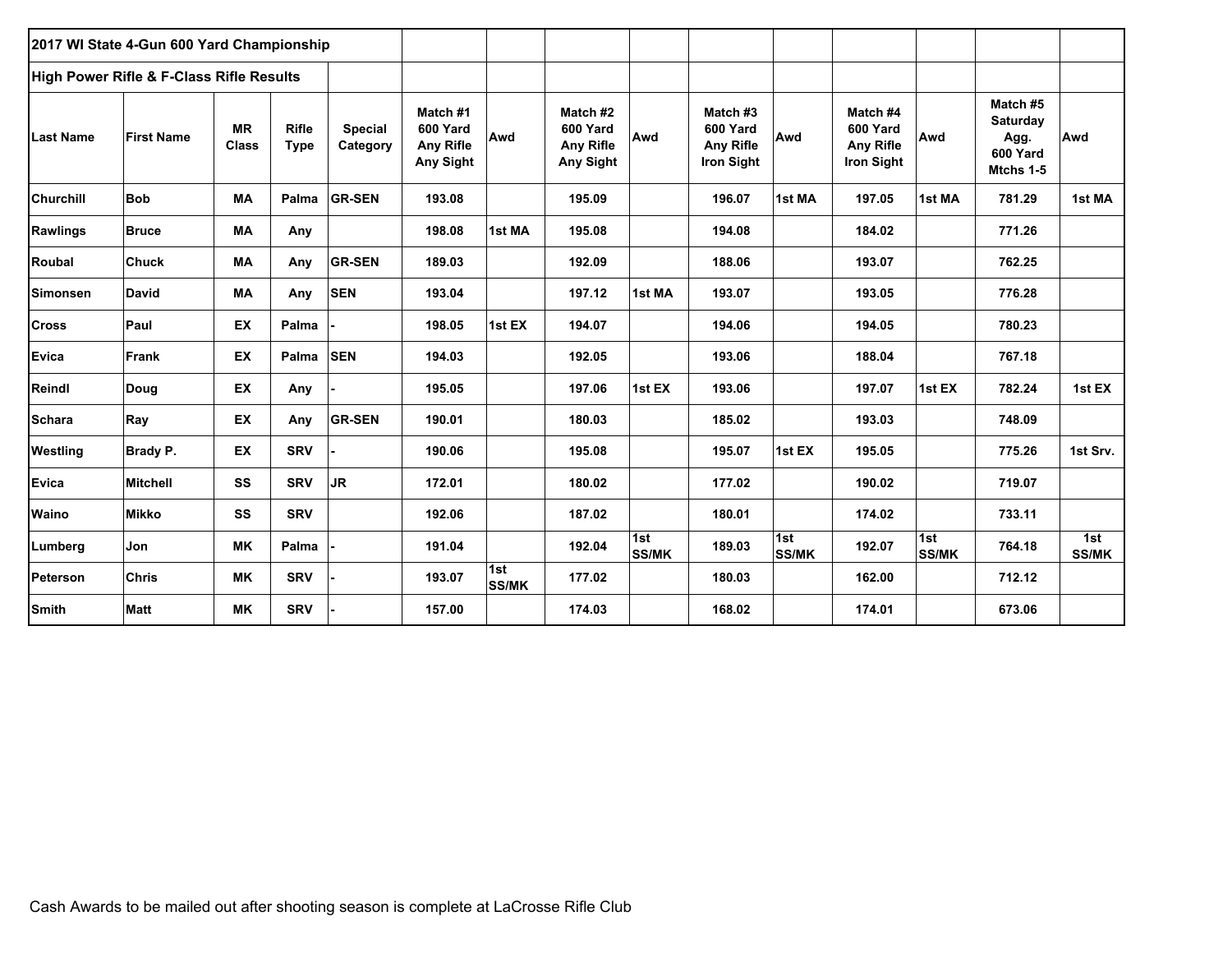| 2017 WI State 4-Gun 600 Yard Championship |                           |                             |                                          |                                                              |                |                                                |                  |                                                               |                  |                                                        |                   |                                                       |                  |
|-------------------------------------------|---------------------------|-----------------------------|------------------------------------------|--------------------------------------------------------------|----------------|------------------------------------------------|------------------|---------------------------------------------------------------|------------------|--------------------------------------------------------|-------------------|-------------------------------------------------------|------------------|
|                                           |                           |                             |                                          |                                                              |                |                                                |                  |                                                               |                  |                                                        |                   |                                                       |                  |
| <b>First Name</b>                         | <b>MR</b><br><b>Class</b> | <b>Rifle</b><br><b>Type</b> | <b>Special</b><br>Category               | Match #1<br>600 Yard<br><b>Any Rifle</b><br><b>Any Sight</b> | Awd            | Match #2<br>600 Yard<br>Any Rifle<br>Any Sight | Awd              | Match #3<br>600 Yard<br><b>Any Rifle</b><br><b>Iron Sight</b> | Awd              | Match #4<br>600 Yard<br>Any Rifle<br><b>Iron Sight</b> | Awd               | Match #5<br>Saturday<br>Agg.<br>600 Yard<br>Mtchs 1-5 | Awd              |
| Mac R.                                    | <b>F-OPEN</b>             | HM                          |                                          | 193.04                                                       |                | 197.08                                         |                  | 199.06                                                        |                  | 199.10                                                 |                   | 788.28                                                |                  |
| James                                     | <b>F-OPEN</b>             | HM                          | <b>GR-SEN</b>                            | 199.13                                                       | 1st F-<br>Open | 197.14                                         |                  | 199.14                                                        | 2nd $F-$<br>Open | 200.13                                                 | 1st $F -$<br>Open | 795.54                                                | 2nd $F-$<br>Open |
| Andrew                                    | <b>F-OPEN</b>             | <b>MA</b>                   | <b>JR</b>                                | 194.05                                                       |                | 193.05                                         |                  | 199.09                                                        |                  | 199.09                                                 |                   | 785.28                                                |                  |
| Mary J.                                   | <b>F-OPEN</b>             | <b>UMA</b>                  | <b>WOM</b>                               | 190.02                                                       |                | 189.02                                         |                  | 182.02                                                        |                  | 194.03                                                 |                   | 755.09                                                |                  |
| Jeff                                      | <b>F-OPEN</b>             | HM                          |                                          | 199.12                                                       | 2nd F-<br>Open | 200.08                                         | 2 $ndF-$<br>Open | 200.10                                                        | 1st F-<br>Open   | 196.12                                                 |                   | 795.42                                                |                  |
| Dennis                                    | <b>F-OPEN</b>             | <b>UMA</b>                  | <b>SEN</b>                               | 193.05                                                       |                | 181.01                                         |                  | 187.05                                                        |                  | 183.03                                                 |                   | 744.14                                                |                  |
| Earl                                      | <b>F-OPEN</b>             | HM                          | <b>GR-SEN</b>                            | 197.10                                                       |                | 193.05                                         |                  | 197.06                                                        |                  | 196.07                                                 |                   | 783.28                                                |                  |
| Robert                                    | <b>F-OPEN</b>             | HM                          | <b>SEN</b>                               | 199.08                                                       |                | 199.14                                         |                  | 198.11                                                        |                  | 199.13                                                 | 2 $ndF-$<br>Open  | 795.46                                                |                  |
| Gary                                      | <b>F-OPEN</b>             | <b>UMA</b>                  |                                          | 183.02                                                       |                | 178.02                                         |                  | 192.07                                                        |                  | 189.02                                                 |                   | 742.13                                                |                  |
| <b>Robert</b>                             | <b>F-OPEN</b>             | HM                          | <b>SEN</b>                               | 197.07                                                       |                | 196.07                                         |                  | 195.03                                                        |                  | 195.07                                                 |                   | 783.24                                                |                  |
| <b>Bob</b>                                | <b>F-OPEN</b>             | HM                          |                                          | 199.08                                                       |                | 200.13                                         | 1st F-<br>Open   | 199.11                                                        |                  | 199.11                                                 |                   | 797.43                                                | $1stF -$<br>Open |
| Ted                                       | <b>F-OPEN</b>             | HМ                          |                                          | 190.04                                                       |                | 193.07                                         |                  | 188.04                                                        |                  | 192.07                                                 |                   | 763.22                                                |                  |
| Kent L.                                   | <b>F-OPEN</b>             | HM                          |                                          | 196.04                                                       |                | 194.02                                         |                  | 198.11                                                        |                  | 194.07                                                 |                   | 782.24                                                |                  |
| <b>Billy</b>                              | F-TR                      | <b>UMA</b>                  | <b>SEN</b>                               | 174.02                                                       |                | 169.00                                         |                  | 153.01                                                        |                  |                                                        |                   | 496.03                                                |                  |
| <b>Edward</b>                             | F-TR                      | <b>MK</b>                   | <b>SEN</b>                               | 194.03                                                       |                | 198.06                                         |                  | 192.05                                                        |                  | 193.06                                                 |                   | 777.2                                                 |                  |
| <b>Steve</b>                              | F-TR                      | EX                          |                                          | 184.04                                                       |                | 195.05                                         |                  | 196.09                                                        |                  | 196.08                                                 |                   | 771.26                                                |                  |
| Mike                                      | F-TR                      | <b>UMA</b>                  |                                          | 171.00                                                       |                | 192.06                                         |                  | 191.04                                                        |                  | 192.07                                                 |                   | 746.17                                                |                  |
| Richard                                   | F-TR                      | HM                          |                                          | 184.02                                                       |                | 195.04                                         |                  | 191.05                                                        |                  | 193.05                                                 |                   | 763.16                                                |                  |
| Elli                                      | F-TR                      | SS                          | <b>WOM</b>                               | 191.05                                                       |                | 194.04                                         |                  | 176.00                                                        |                  | 182.02                                                 |                   | 743.11                                                |                  |
| Ken                                       | F-TR                      | ΗМ                          | <b>SEN</b>                               | 195.08                                                       | 1st F-TR       | 197.09                                         |                  | 197.07                                                        | 1st F-TR         | 197.07                                                 | 1st F-TR          | 786.31                                                | 1st F-TR         |
| <b>Brian</b>                              | $F-TR$                    | МA                          | <b>SEN</b>                               | 194.05                                                       |                | 195.06                                         |                  | 191.02                                                        |                  | 194.00                                                 |                   | 774.13                                                |                  |
|                                           |                           |                             | High Power Rifle & F-Class Rifle Results |                                                              |                |                                                |                  |                                                               |                  |                                                        |                   |                                                       |                  |

Cash Awards to be mailed out after shooting season is complete at LaCrosse Rifle Club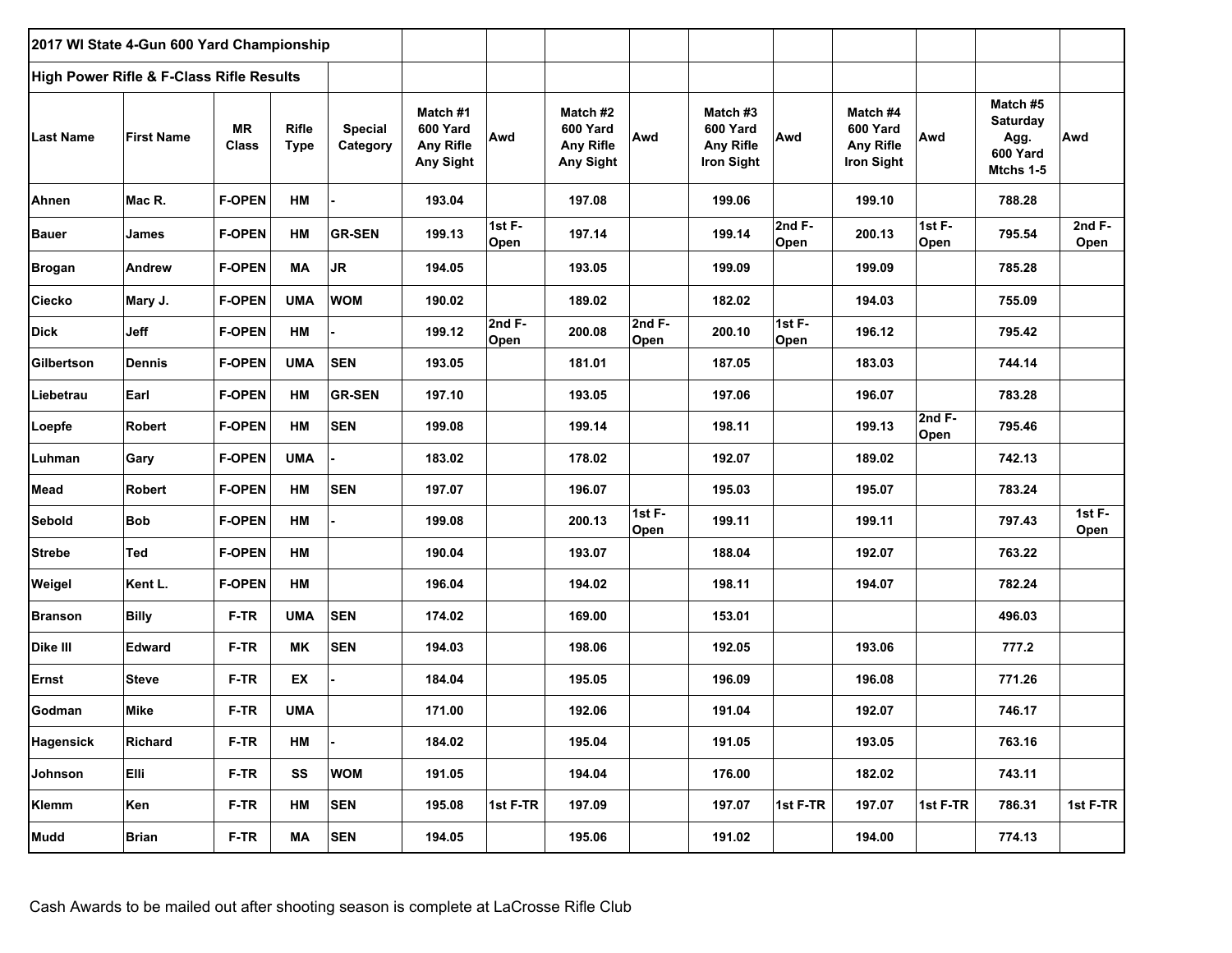| 2017 WI State 4-Gun 600 Yard Championship |                                          |                           |                             |                            |                                                       |        |                                                       |        |                                                        |        |                                                               |        |                                                       |        |
|-------------------------------------------|------------------------------------------|---------------------------|-----------------------------|----------------------------|-------------------------------------------------------|--------|-------------------------------------------------------|--------|--------------------------------------------------------|--------|---------------------------------------------------------------|--------|-------------------------------------------------------|--------|
|                                           | High Power Rifle & F-Class Rifle Results |                           |                             |                            |                                                       |        |                                                       |        |                                                        |        |                                                               |        |                                                       |        |
| <b>Last Name</b>                          | <b>First Name</b>                        | <b>MR</b><br><b>Class</b> | <b>Rifle</b><br><b>Type</b> | <b>Special</b><br>Category | Match #6<br>600 Yard<br><b>Any Rifle</b><br>Any Sight | Awd    | Match #7<br>600 Yard<br><b>Any Rifle</b><br>Any Sight | Awd    | Match #8<br>600 Yard<br><b>Any Rifle</b><br>Iron Sight | Awd    | Match #9<br>600 Yard<br><b>Any Rifle</b><br><b>Iron Sight</b> | Awd    | Match #10<br>Sunday Agg. Awd<br>600 Yard<br>Mtchs 6-9 |        |
| <b>Bockman</b>                            | Jack                                     | HМ                        | Any                         |                            | 196.08                                                |        | 198.07                                                |        | 197.08                                                 |        | 198.09                                                        |        | 789.32                                                |        |
| <b>Ciecko</b>                             | <b>Mike</b>                              | HM                        | Palma                       |                            | 194.03                                                |        | 186.08                                                |        | 196.05                                                 |        | 192.08                                                        |        | 768.24                                                |        |
| <b>Clark</b>                              | <b>Steve</b>                             | HM                        | Palma                       | <b>SEN</b>                 | 200.12                                                |        | 199.09                                                |        | 200.12                                                 |        | 199.06                                                        |        | 798.39                                                |        |
| <b>Graves</b>                             | Jeremy                                   | HМ                        | Any                         |                            | 200.18                                                | 1st HM | 200.14                                                |        | 197.12                                                 |        | 198.10                                                        |        | 795.54                                                |        |
| Gregory                                   | Randall                                  | НM                        | Palma                       |                            | 199.10                                                |        | 197.10                                                |        | 200.17                                                 | 1st HM | 199.09                                                        |        | 795.46                                                |        |
| Griffin                                   | <b>Matthew</b>                           | HM                        | Palma                       |                            |                                                       |        |                                                       |        |                                                        |        |                                                               |        |                                                       |        |
| Gunderson                                 | <b>Martin</b>                            | НM                        | Any                         |                            | 200.16                                                |        | 197.10                                                |        | 197.11                                                 |        | 198.08                                                        |        | 792.45                                                |        |
| Hanarahan                                 | Josh                                     | НM                        | Any                         | <b>JR</b>                  | 196.08                                                |        | 198.09                                                |        | 200.10                                                 |        | 200.08                                                        |        | 794.35                                                |        |
| <b>Hunt</b>                               | <b>Rick</b>                              | НM                        | Palma                       |                            | 200.11                                                |        | 199.08                                                |        | 198.13                                                 |        | 189.13                                                        |        | 786.45                                                |        |
| Johnson                                   | Jay                                      | HM                        | Any                         |                            | 199.17                                                |        | 199.13                                                |        | 200.16                                                 | 2nd HM | 200.10                                                        | 2nd HM | 798.56                                                | 2nd HM |
| Klanderud                                 | <b>Philip</b>                            | HМ                        | Any                         |                            | 200.12                                                |        | 200.13                                                |        | 198.10                                                 |        | 198.08                                                        |        | 796.43                                                |        |
| Knutson                                   | <b>Steve</b>                             | HM                        | Any                         |                            | 200.17                                                | 2nd HM | 200.14                                                | 2nd HM | 199.10                                                 |        | 199.12                                                        |        | 798.53                                                |        |
| Lair                                      | William                                  | НM                        | Any                         | <b>GR-SEN</b>              | 197.12                                                |        | 198.10                                                |        | 195.07                                                 |        | 197.07                                                        |        | 787.36                                                |        |
| <b>Milbow</b>                             | Larry                                    | НM                        | Any                         | <b>SEN</b>                 | 196.05                                                |        | 196.09                                                |        | 184.04                                                 |        | 191.06                                                        |        | 767.24                                                |        |
| Peasley                                   | Robert                                   | НM                        | Any                         | <b>GR-SEN</b>              | 199.09                                                |        | 197.06                                                |        | 199.10                                                 |        | 198.10                                                        |        | 793.35                                                |        |
| <b>Rhode</b>                              | <b>Erik</b>                              | <b>HM</b>                 | Palma                       |                            | 200.10                                                |        | 200.16                                                | 1st HM | 199.16                                                 |        | 200.14                                                        | 1st HM | 799.56                                                | 1st HM |
| Roach                                     | <b>Michael</b>                           | НM                        | Any                         |                            | 198.08                                                |        | 197.10                                                |        | 197.05                                                 |        | 190.10                                                        |        | 782.33                                                |        |
| <b>Stauffer</b>                           | Gabe                                     | НM                        | Palma                       |                            | 197.11                                                |        | 193.10                                                |        | 200.08                                                 |        | 191.05                                                        |        | 781.34                                                |        |
| <b>Stone</b>                              | Dan                                      | НM                        | Any                         | <b>GR-SEN</b>              | 197.08                                                |        | 194.07                                                |        | 197.09                                                 |        | 199.09                                                        |        | 787.33                                                |        |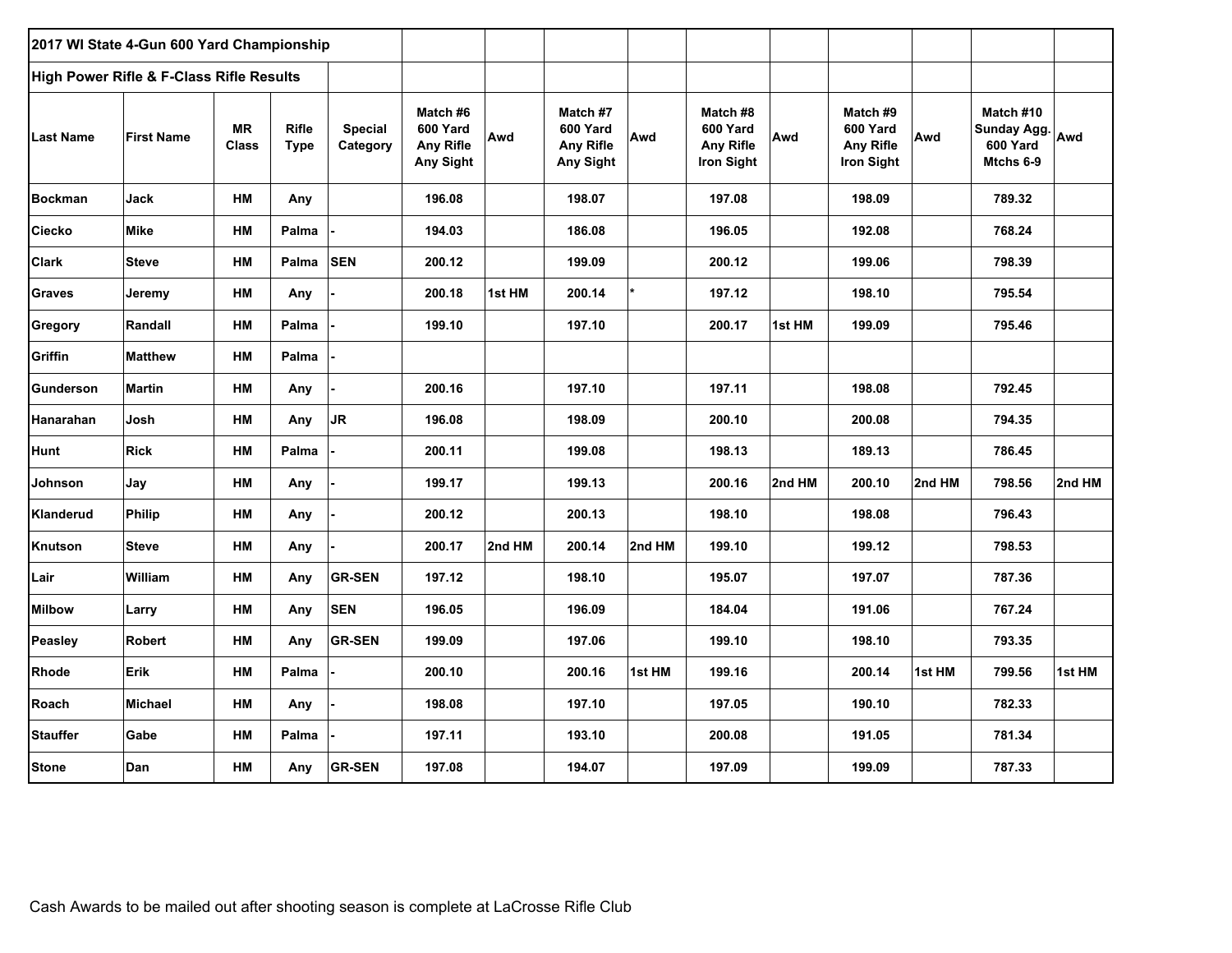|                  | 2017 WI State 4-Gun 600 Yard Championship           |                           |                             |                            |                                                       |                     |                                                       |                     |                                                        |                     |                                                        |                     |                                                       |                     |
|------------------|-----------------------------------------------------|---------------------------|-----------------------------|----------------------------|-------------------------------------------------------|---------------------|-------------------------------------------------------|---------------------|--------------------------------------------------------|---------------------|--------------------------------------------------------|---------------------|-------------------------------------------------------|---------------------|
|                  | <b>High Power Rifle &amp; F-Class Rifle Results</b> |                           |                             |                            |                                                       |                     |                                                       |                     |                                                        |                     |                                                        |                     |                                                       |                     |
| <b>Last Name</b> | <b>First Name</b>                                   | <b>MR</b><br><b>Class</b> | <b>Rifle</b><br><b>Type</b> | <b>Special</b><br>Category | Match #6<br>600 Yard<br><b>Any Rifle</b><br>Any Sight | Awd                 | Match #7<br>600 Yard<br><b>Any Rifle</b><br>Any Sight | Awd                 | Match #8<br>600 Yard<br>Any Rifle<br><b>Iron Sight</b> | Awd                 | Match #9<br>600 Yard<br><b>Any Rifle</b><br>Iron Sight | Awd                 | Match #10<br>Sunday Agg. Awd<br>600 Yard<br>Mtchs 6-9 |                     |
| <b>Churchill</b> | <b>Bob</b>                                          | <b>MA</b>                 | Palma                       | <b>GR-SEN</b>              | 195.10                                                |                     | 190.08                                                |                     | 197.12                                                 |                     | 196.07                                                 | 1st MA              | 778.37                                                |                     |
| <b>Rawlings</b>  | <b>Bruce</b>                                        | МA                        | Any                         |                            | 194.08                                                |                     | 196.05                                                | 1st MA              | 194.10                                                 |                     | 194.04                                                 |                     | 778.27                                                |                     |
| Roubal           | <b>Chuck</b>                                        | МA                        | Any                         | <b>GR-SEN</b>              | 190.07                                                |                     | 189.02                                                |                     | 190.08                                                 |                     | 190.04                                                 |                     | 759.21                                                |                     |
| Simonsen         | <b>David</b>                                        | МA                        | Any                         | <b>SEN</b>                 | 199.09                                                | 1st MA              | 194.07                                                |                     | 199.07                                                 | 1st MA              | 195.09                                                 |                     | 787.32                                                | 1st MA              |
| <b>Cross</b>     | Paul                                                | EX                        | Palma                       |                            | 190.04                                                |                     | 193.04                                                |                     | 197.07                                                 | 1st EX              | 191.05                                                 |                     | 771.20                                                |                     |
| <b>Evica</b>     | Frank                                               | <b>EX</b>                 | Palma                       | <b>SEN</b>                 | 173.00                                                |                     | 197.07                                                | 1st EX              | 194.09                                                 |                     | 192.06                                                 |                     | 756.22                                                |                     |
| Reindl           | Doug                                                | EX                        | Any                         |                            | 196.08                                                | 1st EX              | 195.04                                                |                     | 196.07                                                 |                     | 188.08                                                 |                     | 775.27                                                | 1st EX              |
| <b>Schara</b>    | Ray                                                 | EX                        | Any                         | <b>GR-SEN</b>              | 193.08                                                |                     | 180.02                                                |                     | 190.05                                                 |                     | 186.02                                                 |                     | 749.17                                                |                     |
| Westling         | <b>Brady P.</b>                                     | <b>EX</b>                 | <b>SRV</b>                  |                            | 192.07                                                |                     | 193.09                                                |                     | 191.09                                                 |                     | 192.08                                                 | 1st EX              | 768.33                                                |                     |
| <b>Evica</b>     | <b>Mitchell</b>                                     | SS                        | <b>SRV</b>                  | <b>JR</b>                  | 150.00                                                |                     | 184.05                                                |                     | 181.03                                                 |                     | 185.05                                                 |                     | 700.13                                                |                     |
| Waino            | <b>Mikko</b>                                        | SS                        | <b>SRV</b>                  |                            | 183.02                                                |                     | 191.09                                                |                     | 190.02                                                 |                     | 185.02                                                 |                     | 749.15                                                |                     |
| Lumberg          | Jon                                                 | <b>MK</b>                 | Palma                       |                            | 192.06                                                | 1st<br><b>SS/MK</b> | 198.06                                                | 1st<br><b>SS/MK</b> | 192.05                                                 | 1st<br><b>SS/MK</b> | 193.06                                                 | 1st<br><b>SS/MK</b> | 775.23                                                | 1st<br><b>SS/MK</b> |
| Peterson         | <b>Chris</b>                                        | ΜK                        | <b>SRV</b>                  |                            | 166.01                                                |                     | 168.05                                                |                     | 168.00                                                 |                     | 177.02                                                 |                     | 679.08                                                |                     |
| <b>Smith</b>     | <b>Matt</b>                                         | ΜK                        | <b>SRV</b>                  |                            | 156.01                                                |                     | 166.04                                                |                     | 156.00                                                 |                     | 172.01                                                 |                     | 650.06                                                |                     |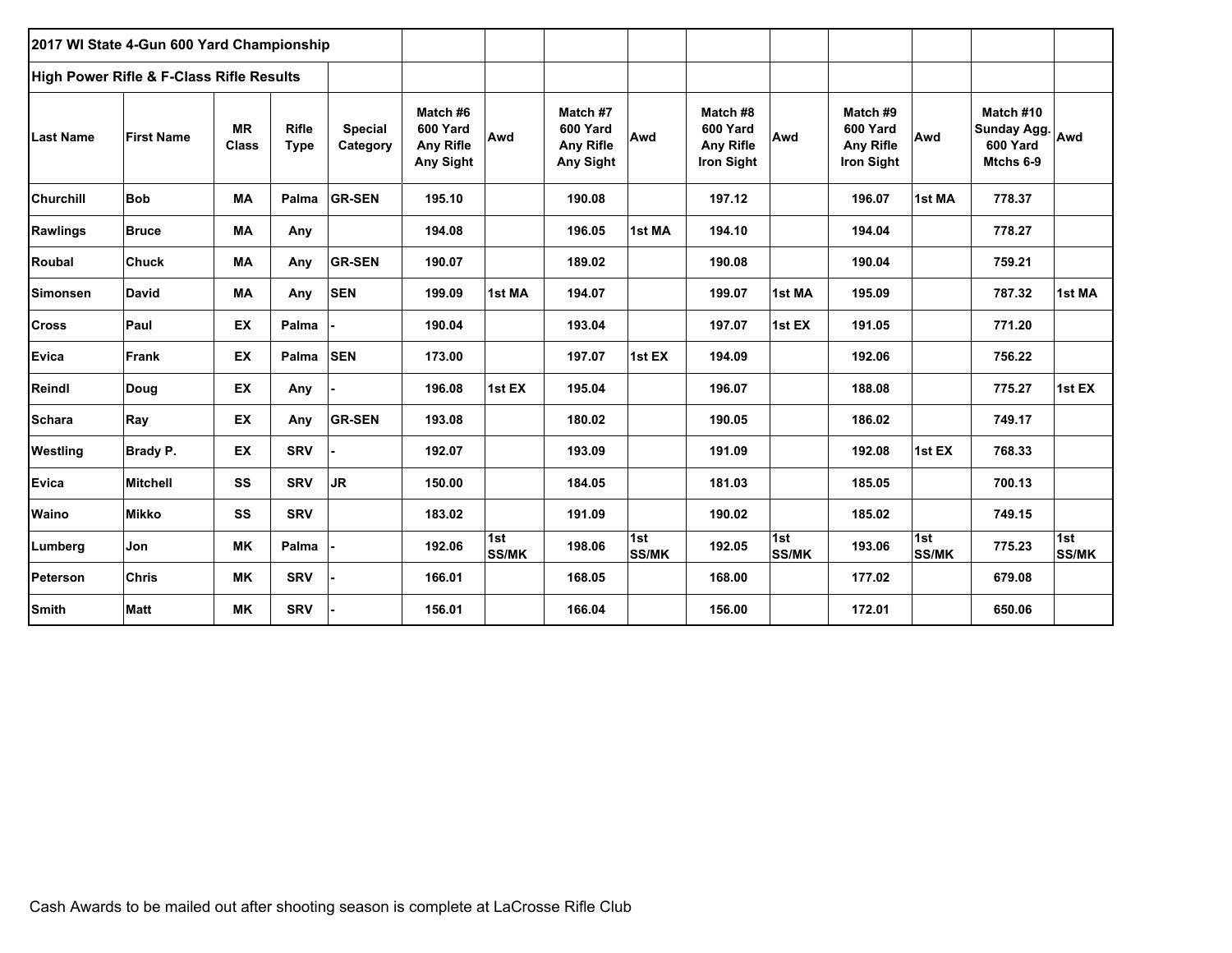|                  | 2017 WI State 4-Gun 600 Yard Championship |                           |                             |                            |                                                       |                   |                                                              |                   |                                                               |                   |                                                        |                    |                                                   |                 |
|------------------|-------------------------------------------|---------------------------|-----------------------------|----------------------------|-------------------------------------------------------|-------------------|--------------------------------------------------------------|-------------------|---------------------------------------------------------------|-------------------|--------------------------------------------------------|--------------------|---------------------------------------------------|-----------------|
|                  | High Power Rifle & F-Class Rifle Results  |                           |                             |                            |                                                       |                   |                                                              |                   |                                                               |                   |                                                        |                    |                                                   |                 |
| <b>Last Name</b> | <b>First Name</b>                         | <b>MR</b><br><b>Class</b> | <b>Rifle</b><br><b>Type</b> | <b>Special</b><br>Category | Match #6<br>600 Yard<br><b>Any Rifle</b><br>Any Sight | Awd               | Match #7<br>600 Yard<br><b>Any Rifle</b><br><b>Any Sight</b> | Awd               | Match #8<br>600 Yard<br><b>Any Rifle</b><br><b>Iron Sight</b> | Awd               | Match #9<br>600 Yard<br><b>Any Rifle</b><br>Iron Sight | Awd                | Match #10<br>Sunday Agg.<br>600 Yard<br>Mtchs 6-9 | Awd             |
| Ahnen            | Mac R.                                    | <b>F-OPEN</b>             | HM                          |                            | 197.12                                                |                   | 199.08                                                       |                   | 200.10                                                        |                   | 198.11                                                 |                    | 794.41                                            |                 |
| <b>Bauer</b>     | James                                     | <b>F-OPEN</b>             | HM                          | <b>GR-SEN</b>              | 199.11                                                |                   | 200.17                                                       | 1st F-<br>Open    | 200.12                                                        |                   | 200.15                                                 | 2nd $F-$<br>Open*  | 799.55                                            |                 |
| <b>Brogan</b>    | Andrew                                    | <b>F-OPEN</b>             | МA                          | <b>JR</b>                  | 198.05                                                |                   | 198.08                                                       |                   | 200.09                                                        |                   | 199.13                                                 |                    | 795.35                                            |                 |
| <b>Ciecko</b>    | Mary J.                                   | <b>F-OPEN</b>             | <b>UMA</b>                  | <b>WOM</b>                 | 200.11                                                |                   | 192.02                                                       |                   | 196.07                                                        |                   | 192.04                                                 |                    | 780.24                                            |                 |
| <b>Dick</b>      | <b>Jeff</b>                               | <b>F-OPEN</b>             | HM                          |                            | 200.15                                                | $2ndF-$<br>Open*  | 200.14                                                       | 2nd $F-$<br>Open* | 200.15                                                        | $2ndF-$<br>Open   | 199.15                                                 |                    | 799.59                                            | $2ndF-$<br>Open |
| Gilbertson       | <b>Dennis</b>                             | <b>F-OPEN</b>             | <b>UMA</b>                  | <b>SEN</b>                 | 185.02                                                |                   | 189.02                                                       |                   | 188.02                                                        |                   | 171.00                                                 |                    | 733.06                                            |                 |
| Liebetrau        | Earl                                      | <b>F-OPEN</b>             | HM                          | <b>GR-SEN</b>              | 198.12                                                |                   | 199.14                                                       |                   | 199.06                                                        |                   | 195.09                                                 |                    | 791.41                                            |                 |
| Loepfe           | <b>Robert</b>                             | <b>F-OPEN</b>             | HM                          | <b>SEN</b>                 | 200.15                                                | 1st $F-$<br>Open* | 200.14                                                       | $\star$           | 200.17                                                        | 1st $F -$<br>Open | 197.07                                                 |                    | 797.53                                            |                 |
| Luhman           | Gary                                      | <b>F-OPEN</b>             | <b>UMA</b>                  |                            | 189.02                                                |                   | 190.07                                                       |                   | 194.08                                                        |                   | 185.02                                                 |                    | 758.19                                            |                 |
| <b>Mead</b>      | <b>Robert</b>                             | <b>F-OPEN</b>             | HМ                          | <b>SEN</b>                 | 200.14                                                |                   | 200.10                                                       |                   | 200.14                                                        |                   | 200.15                                                 | 1st $F -$<br>Open* | 800.53                                            | 1st F-<br>Open  |
| <b>Sebold</b>    | <b>Bob</b>                                | <b>F-OPEN</b>             | HM                          |                            | 200.14                                                |                   | 199.14                                                       |                   | 200.14                                                        |                   | 197.13                                                 |                    | 796.55                                            |                 |
| <b>Strebe</b>    | Ted                                       | <b>F-OPEN</b>             | HM                          |                            | 192.02                                                |                   | 192.05                                                       |                   | 194.07                                                        |                   | 192.08                                                 |                    | 770.22                                            |                 |
| Weigel           | Kent L.                                   | <b>F-OPEN</b>             | HM                          |                            | 198.10                                                |                   | 199.10                                                       |                   | 199.08                                                        |                   | 198.08                                                 |                    | 794.36                                            |                 |
| <b>Branson</b>   | <b>Billy</b>                              | F-TR                      | <b>UMA</b>                  | <b>SEN</b>                 |                                                       |                   |                                                              |                   |                                                               |                   |                                                        |                    |                                                   |                 |
| Dike III         | Edward                                    | F-TR                      | <b>MK</b>                   | <b>SEN</b>                 | 188.06                                                |                   | 193.01                                                       |                   | 196.07                                                        |                   | 197.07                                                 |                    | 774.21                                            |                 |
| Ernst            | <b>Steve</b>                              | F-TR                      | EX                          |                            | 198.12                                                |                   | 199.12                                                       |                   | 200.16                                                        | 1st F-TR          | 198.12                                                 |                    | 795.52                                            | 1st F-TR        |
| Godman           | Mike                                      | F-TR                      | <b>UMA</b>                  |                            | 197.07                                                |                   | 197.05                                                       |                   | 194.08                                                        |                   | 195.06                                                 |                    | 783.26                                            |                 |
| <b>Hagensick</b> | Richard                                   | $F-TR$                    | HM                          |                            | 195.06                                                |                   | 200.03                                                       | 1st F-TR          | 198.13                                                        |                   | 196.07                                                 |                    | 789.29                                            |                 |
| Johnson          | Elli                                      | F-TR                      | SS                          | <b>WOM</b>                 | 184.02                                                |                   | 192.02                                                       |                   | 186.04                                                        |                   | 181.02                                                 |                    | 743.10                                            |                 |
| <b>Klemm</b>     | Ken                                       | F-TR                      | НM                          | <b>SEN</b>                 | 199.10                                                | 1st F-TR          | 198.06                                                       |                   | 198.08                                                        |                   | 199.07                                                 | 1st F-TR           | 794.31                                            |                 |
| <b>Mudd</b>      | <b>Brian</b>                              | F-TR                      | MA                          | <b>SEN</b>                 | 188.02                                                |                   | 186.02                                                       |                   | 189.05                                                        |                   | 188.02                                                 |                    | 751.11                                            |                 |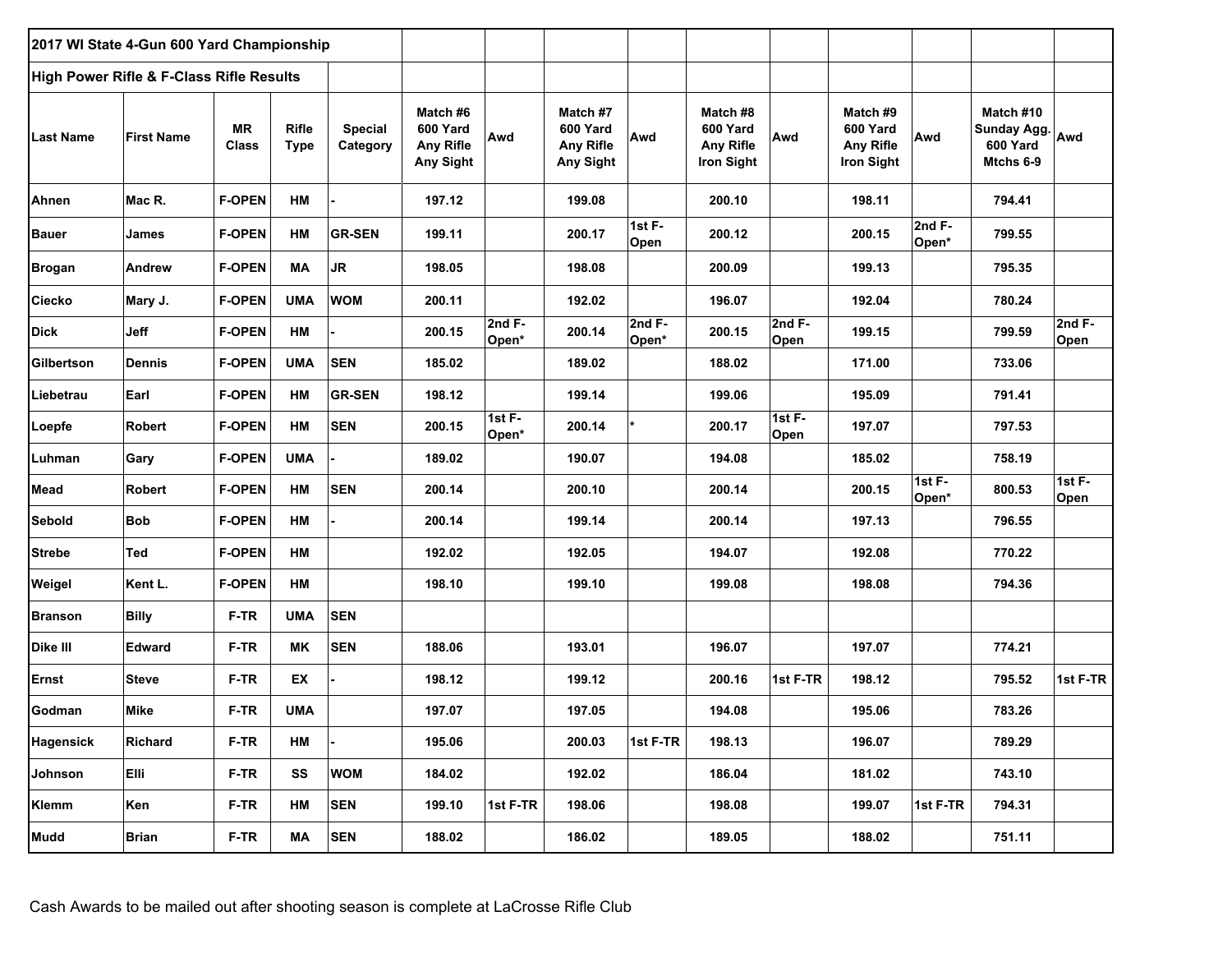|                  | 2017 WI State 4-Gun 600 Yard Championship           |                           |                             |                            |                                                     |                                                   |
|------------------|-----------------------------------------------------|---------------------------|-----------------------------|----------------------------|-----------------------------------------------------|---------------------------------------------------|
|                  | <b>High Power Rifle &amp; F-Class Rifle Results</b> |                           |                             |                            |                                                     |                                                   |
| Last Name        | <b>First Name</b>                                   | <b>MR</b><br><b>Class</b> | <b>Rifle</b><br><b>Type</b> | <b>Special</b><br>Category | Match #11<br>2-Day Agg.<br>600 Yard<br>Mtchs 5 & 10 | Awd                                               |
| <b>Bockman</b>   | Jack                                                | <b>HM</b>                 | Any                         |                            | 1570.66                                             |                                                   |
| Ciecko           | <b>Mike</b>                                         | <b>HM</b>                 | Palma                       |                            | 1555.57                                             |                                                   |
| <b>Clark</b>     | <b>Steve</b>                                        | <b>HM</b>                 | Palma                       | <b>SEN</b>                 | 1585.80                                             | <b>WI High Senior Champ</b>                       |
| <b>Graves</b>    | Jeremy                                              | <b>HM</b>                 | Any                         |                            | 1586.92                                             |                                                   |
| Gregory          | Randall                                             | <b>HM</b>                 | Palma                       |                            | 1586.84                                             |                                                   |
| Griffin          | <b>Matthew</b>                                      | <b>HM</b>                 | Palma                       |                            | 791.34                                              |                                                   |
| <b>Gunderson</b> | <b>Martin</b>                                       | <b>HM</b>                 | Any                         |                            | 1590.92                                             | <b>WI State Champ</b>                             |
| Hanarahan        | Josh                                                | <b>HM</b>                 | Any                         | JR.                        | 1590.76                                             | WI High Master Class Champ / High Junior<br>Champ |
| Hunt             | <b>Rick</b>                                         | <b>HM</b>                 | Palma                       |                            | 1576.83                                             |                                                   |
| Johnson          | Jay                                                 | HМ                        | Any                         |                            | 1594.103                                            | 2nd HM                                            |
| Klanderud        | Philip                                              | HМ                        | Any                         |                            | 1579.85                                             |                                                   |
| Knutson          | <b>Steve</b>                                        | HM                        | Any                         |                            | 1595.100                                            | Match Winner Out Of State Resident Champ          |
| Lair             | William                                             | HM                        | Any                         | <b>GR-SEN</b>              | 1569.66                                             |                                                   |
| <b>Milbow</b>    | Larry                                               | <b>HM</b>                 | Any                         | <b>SEN</b>                 | 1550.55                                             |                                                   |
| Peasley          | <b>Robert</b>                                       | <b>HM</b>                 | Any                         | <b>GR-SEN</b>              | 1567.61                                             |                                                   |
| Rhode            | Erik                                                | <b>HM</b>                 | Palma                       |                            | 1593.101                                            | 1st Palma                                         |
| Roach            | <b>Michael</b>                                      | <b>HM</b>                 | Any                         |                            | 1562.54                                             |                                                   |
| <b>Stauffer</b>  | Gabe                                                | <b>HM</b>                 | Palma                       |                            | 1562.63                                             |                                                   |
| <b>Stone</b>     | Dan                                                 | <b>HM</b>                 | Any                         | <b>GR-SEN</b>              | 1573.66                                             |                                                   |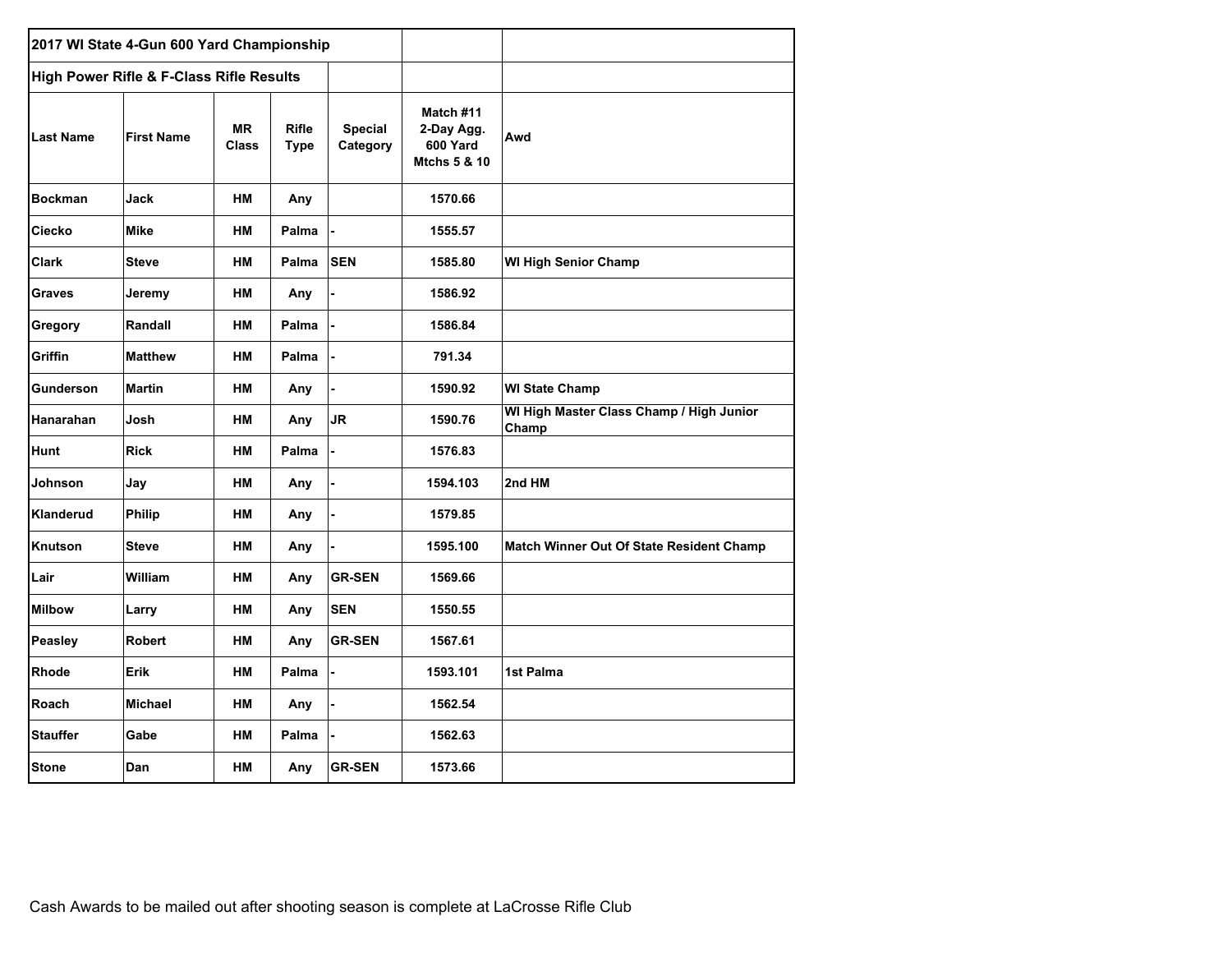|                  | 2017 WI State 4-Gun 600 Yard Championship |                    |                             |                            |                                                                |                                    |
|------------------|-------------------------------------------|--------------------|-----------------------------|----------------------------|----------------------------------------------------------------|------------------------------------|
|                  | High Power Rifle & F-Class Rifle Results  |                    |                             |                            |                                                                |                                    |
| <b>Last Name</b> | <b>First Name</b>                         | <b>MR</b><br>Class | <b>Rifle</b><br><b>Type</b> | <b>Special</b><br>Category | Match #11<br>2-Day Agg.<br>600 Yard<br><b>Mtchs 5 &amp; 10</b> | Awd                                |
| <b>Churchill</b> | <b>Bob</b>                                | <b>MA</b>          | Palma                       | <b>GR-SEN</b>              | 1559.66                                                        | <b>WI GR-SEN Champ</b>             |
| <b>Rawlings</b>  | <b>Bruce</b>                              | <b>MA</b>          | Any                         |                            | 1549.53                                                        |                                    |
| Roubal           | <b>Chuck</b>                              | <b>MA</b>          | Any                         | <b>GR-SEN</b>              | 1521.46                                                        |                                    |
| <b>Simonsen</b>  | <b>David</b>                              | <b>MA</b>          | Any                         | <b>SEN</b>                 | 1563.60                                                        | <b>WI Master Class Champ</b>       |
| <b>Cross</b>     | Paul                                      | <b>EX</b>          | Palma                       |                            | 1551.43                                                        |                                    |
| Evica            | Frank                                     | <b>EX</b>          | Palma                       | <b>SEN</b>                 | 1523.40                                                        |                                    |
| Reindl           | Doug                                      | <b>EX</b>          | Any                         |                            | 1557.51                                                        | <b>WI Expert Champ</b>             |
| <b>Schara</b>    | Ray                                       | <b>EX</b>          | Any                         | <b>GR-SEN</b>              | 1497.26                                                        |                                    |
| Westling         | Brady P.                                  | <b>EX</b>          | <b>SRV</b>                  |                            | 1543.59                                                        | <b>WI Service Rifle Champ</b>      |
| Evica            | <b>Mitchell</b>                           | SS                 | <b>SRV</b>                  | <b>JR</b>                  | 1419.20                                                        |                                    |
| Waino            | <b>Mikko</b>                              | SS                 | <b>SRV</b>                  |                            | 1482.26                                                        | <b>WI Sharpshooter Class Champ</b> |
| Lumberg          | Jon                                       | <b>MK</b>          | Palma                       |                            | 1539.41                                                        | <b>WI Marksman Class Champ</b>     |
| Peterson         | <b>Chris</b>                              | <b>MK</b>          | <b>SRV</b>                  |                            | 1391.20                                                        |                                    |
| Smith            | <b>Matt</b>                               | <b>MK</b>          | <b>SRV</b>                  |                            | 1323.12                                                        |                                    |